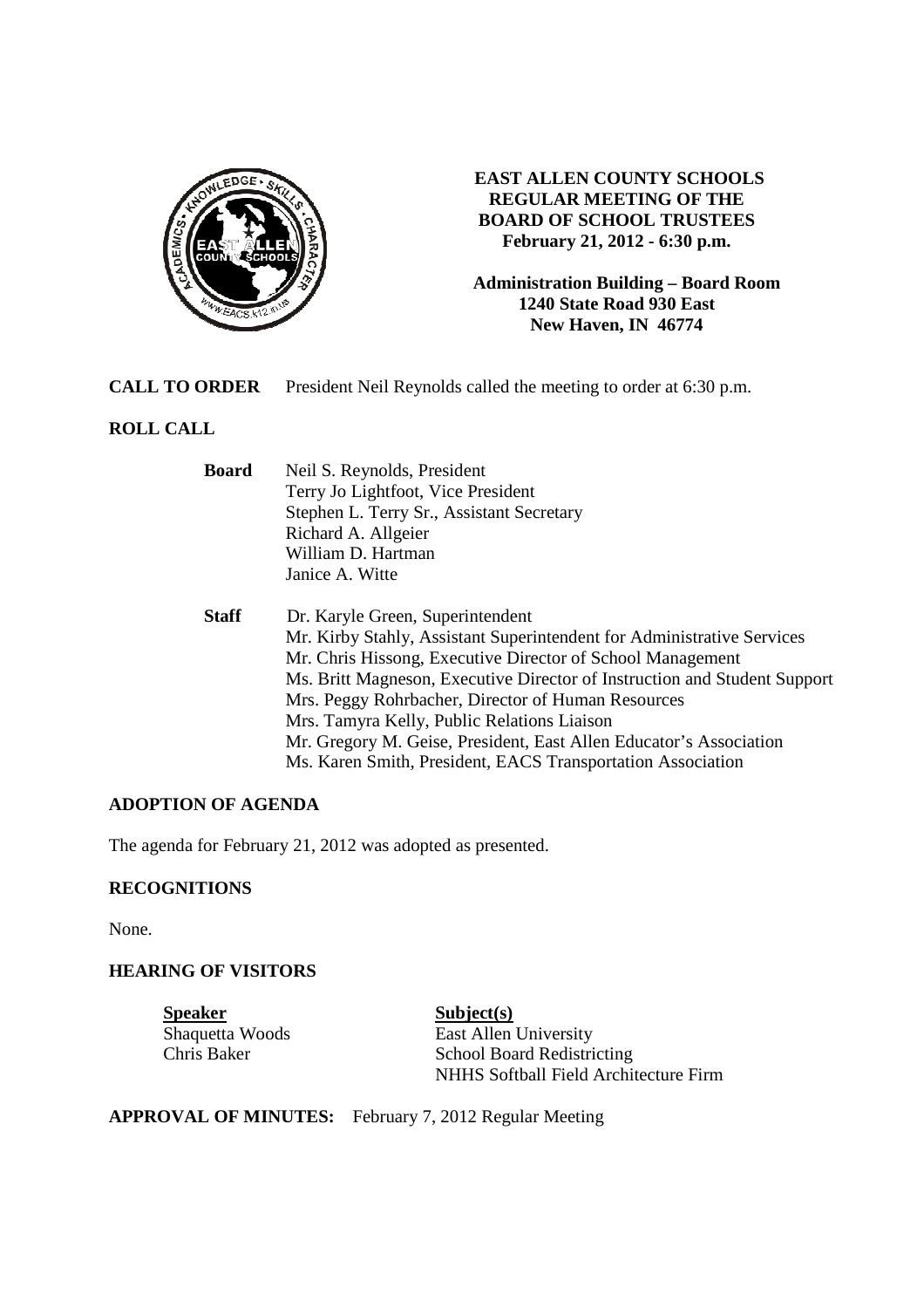## **INFORMATION ITEMS**

1. Schedule of Board Meetings for 2012-13SY

## **SUPERINTENDENT COMMUNICATIONS**

| S <sub>p</sub> e <sub>aker(s)</sub> | <b>Subject</b>                           |
|-------------------------------------|------------------------------------------|
| Dr. Karyle Green                    | <b>Upcoming Auction of Surplus Items</b> |

## **ACTION AGENDA**

## **CONSENT MOTION:**

| 12-0221-01 | <b>Approval of Human Resources Report</b>                                                                                                                              |                 |                                     |
|------------|------------------------------------------------------------------------------------------------------------------------------------------------------------------------|-----------------|-------------------------------------|
| 12-0221-02 | <b>Approval of Financial Reports</b>                                                                                                                                   |                 |                                     |
| 12-0221-03 | Approval of Meetings and Conferences                                                                                                                                   |                 |                                     |
| 12-0221-04 | Approval of Agreement with Parkview Occupational Health                                                                                                                |                 |                                     |
| 12-0221-05 | Approval of Agreement with City Securities                                                                                                                             |                 |                                     |
| 12-0221-06 | Approval of Resolution for School Board Redistricting                                                                                                                  |                 |                                     |
|            | Motion: That the Board of School Trustees approve items one through<br>six as presented.                                                                               |                 |                                     |
|            | Motion: Allgeier                                                                                                                                                       | Second: Hartman |                                     |
|            | Motion: That the Board of School Trustees table item 12-0221-06 -<br>Approval of Resolution for School Board Redistricting - until the<br>March 6, 2012 Board meeting. |                 |                                     |
|            | Motion: Allgeier                                                                                                                                                       | Second: Terry   | Vote: $\underline{\text{Aye: 6-0}}$ |

 **Original Amended Motion: That the Board of School Trustees approve items one through five as presented.** 

| Motion: Allgeier | Second: Hartman | Vote: Aye: $6-0$ |
|------------------|-----------------|------------------|
|------------------|-----------------|------------------|

#### **NEW BUSINESS**

- 1. Compass Odyssey Purchase for Secondary Learners<br>2. ERATE
- **ERATE**
- 3. Lead and Learn Contracts (2)
- 4. Moake Park Architectural Services